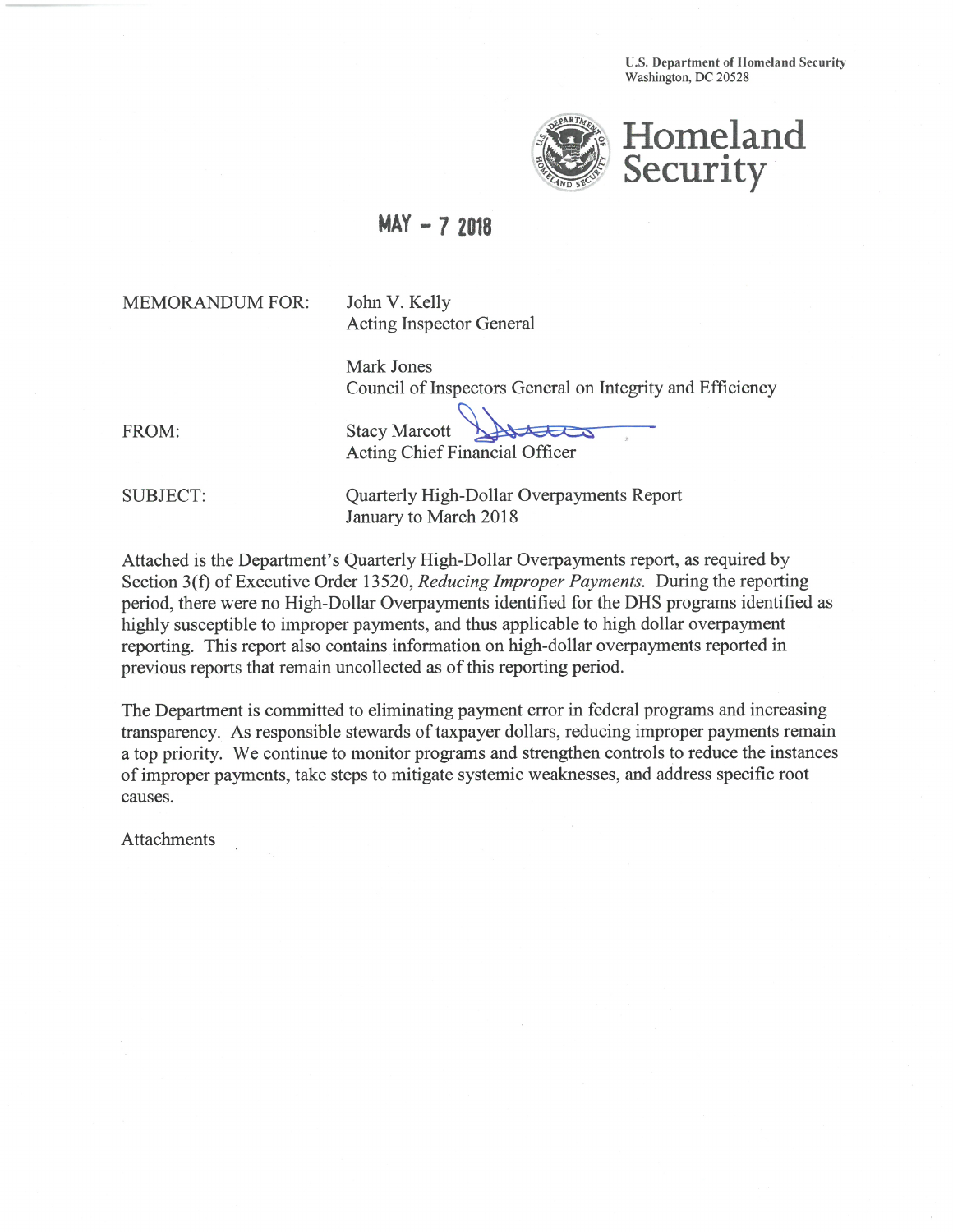|           | <b>Department of Homeland Security</b><br><b>High-Dollar Overpayments Report</b><br>for the Current Quarter Ending March 31, 2018<br><b>Current Quarter Activity</b> |      |              |                           |                                                    |                 |                                     |                                                                     |                     |                                                |                                     |                    |                       |                       |                         |                                                             |                               |                                        |
|-----------|----------------------------------------------------------------------------------------------------------------------------------------------------------------------|------|--------------|---------------------------|----------------------------------------------------|-----------------|-------------------------------------|---------------------------------------------------------------------|---------------------|------------------------------------------------|-------------------------------------|--------------------|-----------------------|-----------------------|-------------------------|-------------------------------------------------------------|-------------------------------|----------------------------------------|
| Component | <b>Recipient Type</b><br>(Entity or Individua                                                                                                                        | City | <b>State</b> | Program(s)<br>Responsible | <b>Recovery Actions</b><br><b>Taken or Planned</b> | Category (Bill) | Cause of<br>Overpayment<br>Category | Why the Overpayment Occurred And Actions to Prevent<br>Reoccurrence | <b>Payment Date</b> | Hiah !<br><b>Overpayment Date</b><br>Identifie | <b>Date Overpayment</b><br>Recouped | <b>Amount Paid</b> | <b>Correct Amount</b> | Overpayment<br>Amoun' | <b>Recovered Amount</b> | <b>Waived Amount or</b><br><b>Documentation</b><br>Received | Outstanding<br><b>Balance</b> | Days taken to<br>Recoup<br>Overpayment |
|           |                                                                                                                                                                      |      |              |                           |                                                    |                 |                                     |                                                                     |                     |                                                | Total                               | \$0.00             | \$0.00                | \$0.00                | \$0.00                  | \$0.00                                                      | \$0.00                        |                                        |

4/27/2018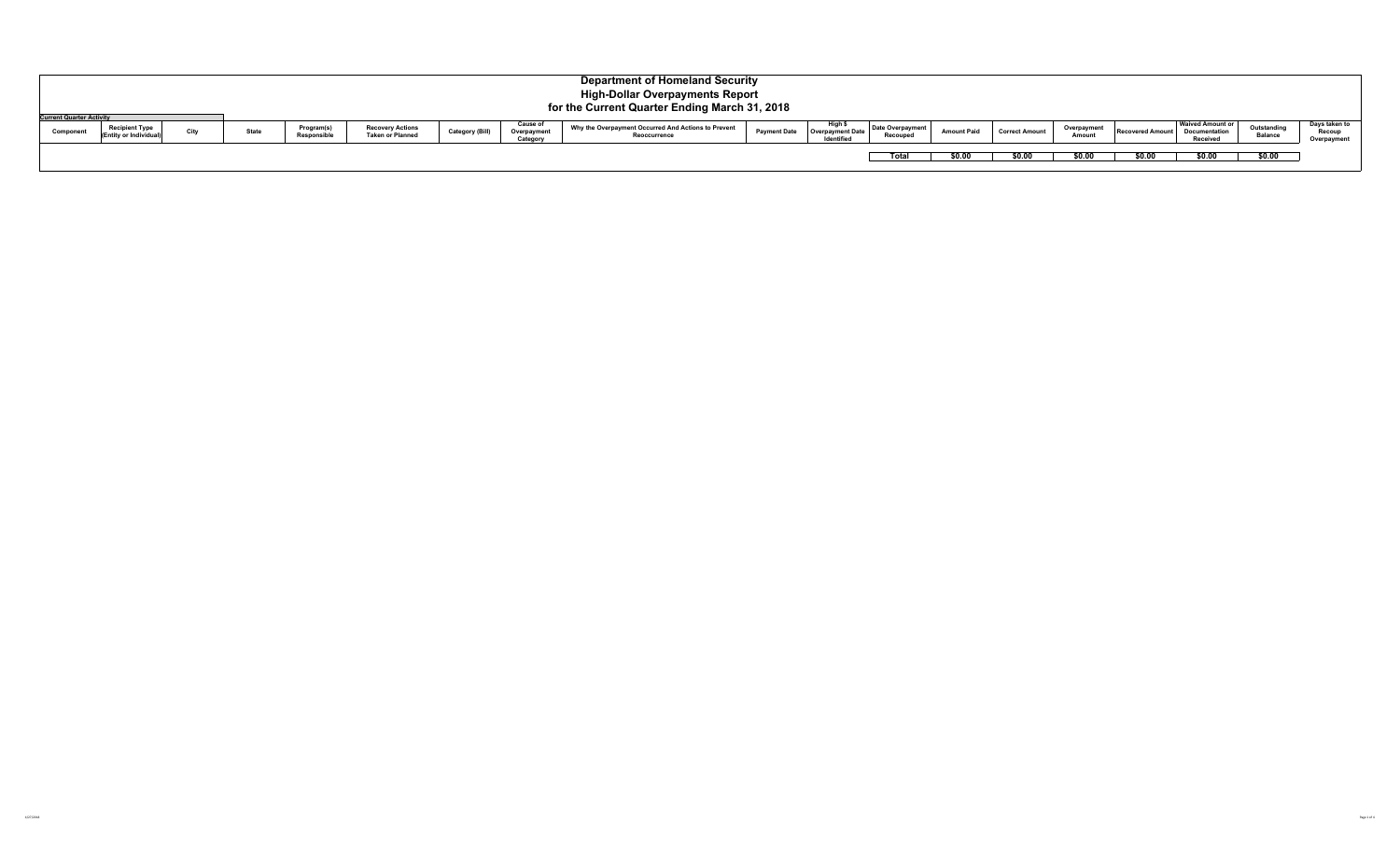## **Department of Homeland Security High-Dollar Overpayments Report for the Quarter Ending March 31, 2018**

| <b>Debts Under Collection by DHS</b> |                                                               |                 |              |                        |                                                                                                                                                                                                                                                                                                                                                                                                                                                                                                                                                                   |                     |                                               |                    |                       |                           |                         |                                                       |                            |                     |
|--------------------------------------|---------------------------------------------------------------|-----------------|--------------|------------------------|-------------------------------------------------------------------------------------------------------------------------------------------------------------------------------------------------------------------------------------------------------------------------------------------------------------------------------------------------------------------------------------------------------------------------------------------------------------------------------------------------------------------------------------------------------------------|---------------------|-----------------------------------------------|--------------------|-----------------------|---------------------------|-------------------------|-------------------------------------------------------|----------------------------|---------------------|
| Component                            | Recipient<br><b>Type (Entity</b><br>$^{\circ}$<br>Individual) | City            | <b>State</b> | Program(s) Responsible | Recovery Action Taken or Planned                                                                                                                                                                                                                                                                                                                                                                                                                                                                                                                                  | <b>Payment Date</b> | High \$ Overpayment<br><b>Date Identified</b> | <b>Amount Paid</b> | <b>Correct Amount</b> | <b>Overpayment Amount</b> | <b>Recovered Amount</b> | Amount waived or<br>determined to be<br>uncollectable | <b>Outstanding Balance</b> | Days<br>Outstanding |
| FEMA                                 | Entity                                                        | Farmingtonmills | MI           | Vendor Payment         | The incentive fee for the time period of June 23, 2014 -<br>June 27, 2014, for the vendor was 6% when it should have<br>only received 3%. The contract, under SSPA-3 it states<br>that the they must have an error rate of less than 10% to<br>get the 6% incentive payment and therefore would only<br>qualify for a 3% incentive. The error rate for this period was<br>11%. Thus the total incentive should have been \$54,384.59<br>not \$108,769.17. The Bill for Collection was sent on March<br>8, 2018 to FEMA Finance Center by the Contracting Officer. | November 25, 2014   | December 31, 2016                             | \$108,769.17       | \$54,384.59           | \$54,384.58               | \$0.00                  | \$0.00                                                | \$54,384.58                | 455                 |
|                                      |                                                               |                 |              |                        |                                                                                                                                                                                                                                                                                                                                                                                                                                                                                                                                                                   |                     | <b>Total</b>                                  | \$108,769.17       | \$54,384.59           | \$54,384.58               | \$0.00                  | \$0.00                                                | \$54,384.58                |                     |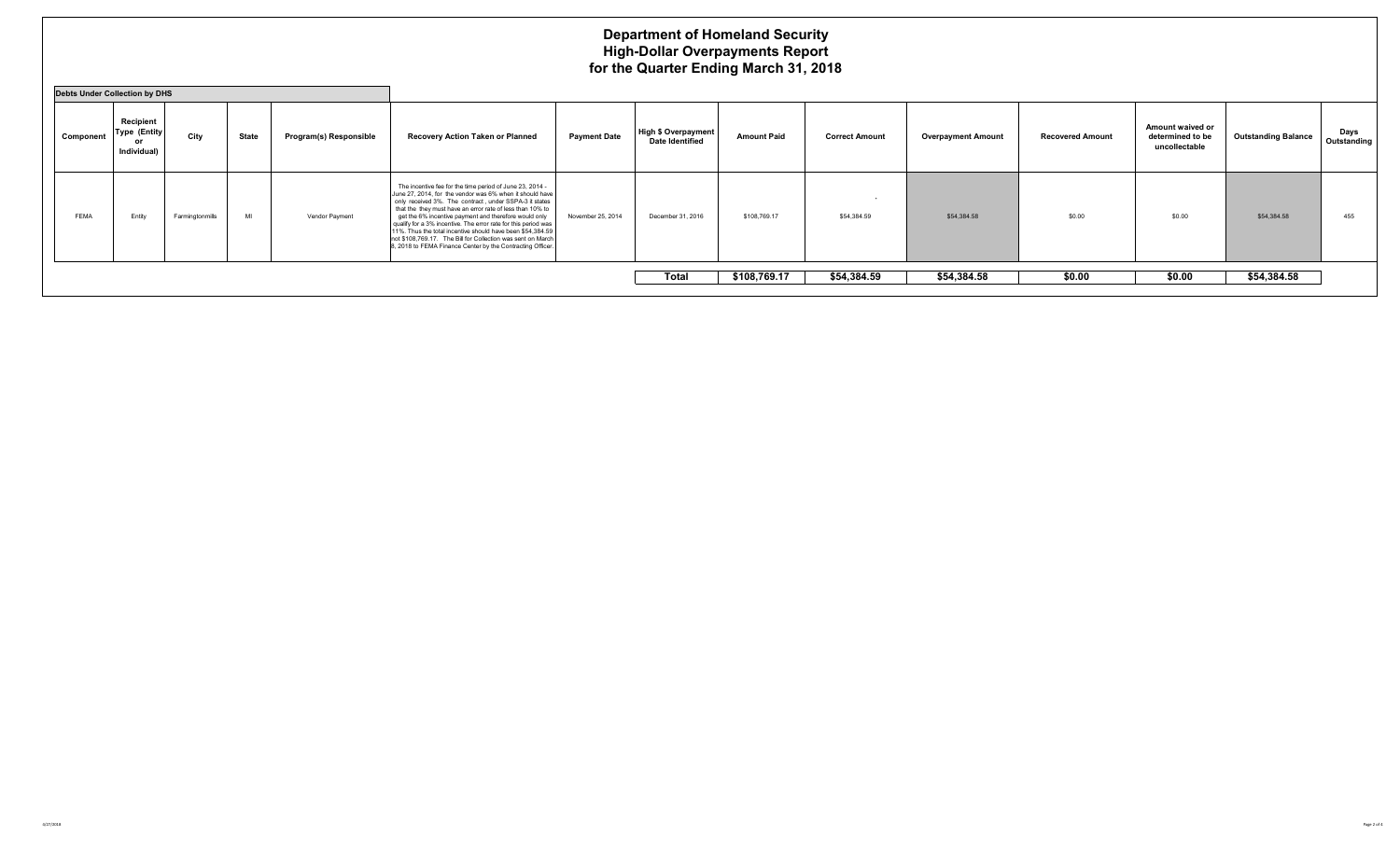## **Department of Homeland Security High-Dollar Overpayments Report for the Quarter Ending March 31, 2018**

| Debts Cleared or Collected by Component |                                                |              |              |                                           |                                                                                                                                                                                        |                     |                                                                  |           |                    |                       |                     |                                                      |                               |                                     |
|-----------------------------------------|------------------------------------------------|--------------|--------------|-------------------------------------------|----------------------------------------------------------------------------------------------------------------------------------------------------------------------------------------|---------------------|------------------------------------------------------------------|-----------|--------------------|-----------------------|---------------------|------------------------------------------------------|-------------------------------|-------------------------------------|
| Component                               | Recipient<br>Type<br>(Entity or<br>Individual) | City         | <b>State</b> | Program(s)<br>Responsible                 | Recovery Action Taken To Recoup Overpayment                                                                                                                                            | <b>Payment Date</b> | High \$ Overpayment   Date Overpayment<br><b>Date Identified</b> | Recouped  | <b>Amount Paid</b> | <b>Correct Amount</b> | Recovered<br>Amount | <b>Waived Amount or</b><br>Documentation<br>Received | Outstanding<br><b>Balance</b> | Days taken to Recoup<br>Overpayment |
| FEMA                                    | Entity                                         | Indianapolis | IN           | <b>Homeland Security</b><br>Grant Program | FEMA had contacted the Grantee to provide documentation within 60 days or a<br>Notice for Bill collection will be submitted. HSGP POC submitted source<br>documentation to clear debt. | 4/27/2016           | 9/30/201                                                         | 3/31/2018 | \$182,375.63       | \$63,245.90           | \$0.00              | \$119,129.73                                         | \$0.00                        | 182                                 |
|                                         |                                                |              |              |                                           |                                                                                                                                                                                        |                     |                                                                  | Total     | \$182,375.63       | \$63,245.90           | \$0.00              | \$119,129.73                                         | \$0.00                        |                                     |